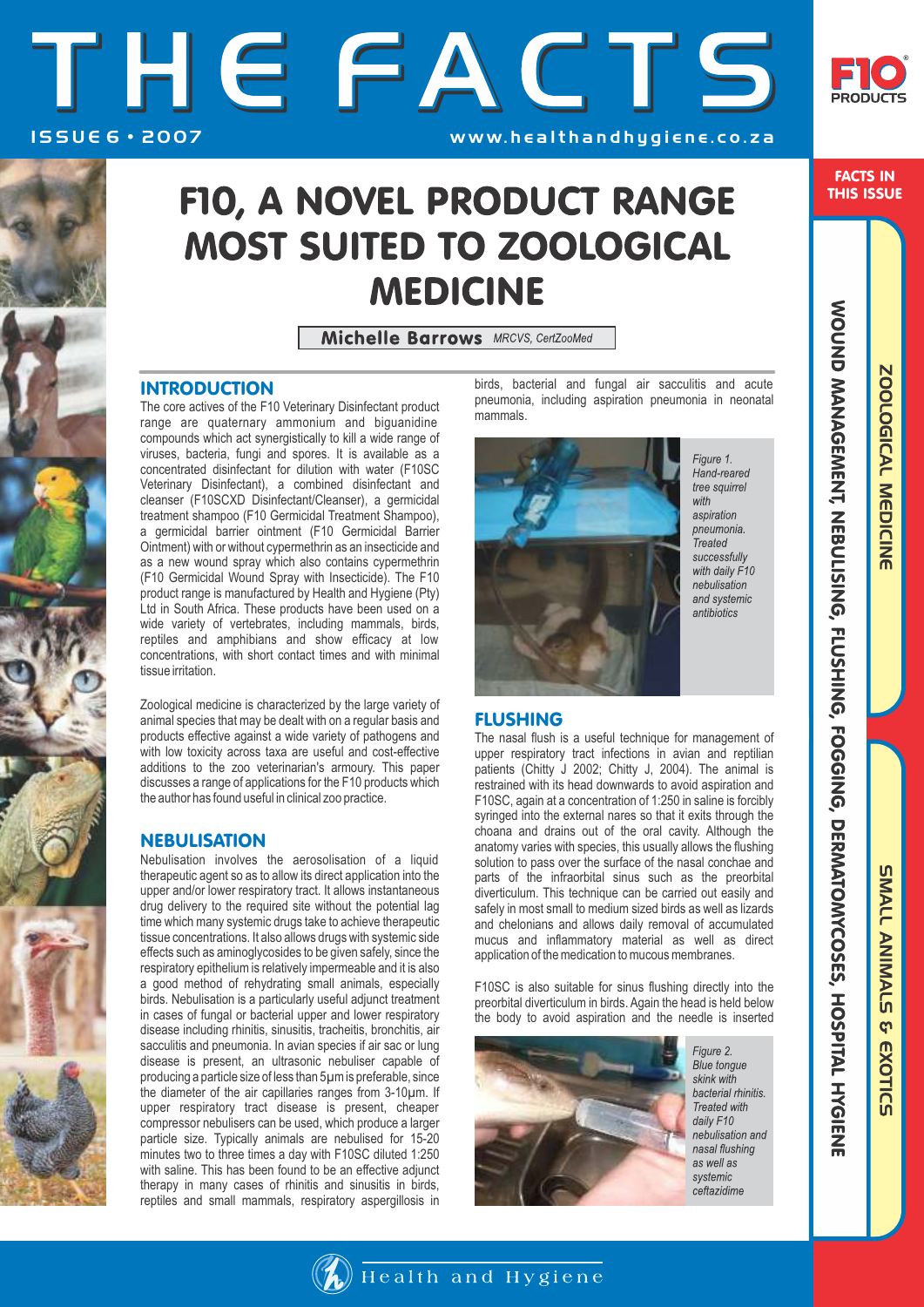

perpendicularly through the skin at the commisure of the beak, under the zygomatic bone. The flushing solution should exit via the choana. Care must be taken to avoid the globe.



Figure 3. Purulent rhinitis in a Leopard tortoise. Rhinitis in chelonia may have a viral. bacterial or mycoplasmal aetiology. In this case the underlying cause was a nasal foreign body - a piece of grass. Once removed the rhinitis cleared up with regular nasal flushing using F10 under propofol anaesthesia.

### FOGGING

F10SC diluted at 1:250 with saline can also be used for fogging entire rooms as part of routine biosecurity measures. In the author's institution it is used for hospital wards, brooder room incubation and chick rearing facilities and quarantine units, particularly where groups of birds are housed together. Fogging with F10 may be done in the presence of the animals, since it is safe and non-irritant if inhaled either by them or by hospital staff.

### WOUND MANAGEMENT

Trauma is one of the most common health problems seen in almost all zoo animals. Inter or intra-specific trauma may result from competition for space/territory, food, shelter or nesting sites and materials. It may be precipitated by abnormal behaviour for example in socially inept handreared individuals, animals suffering from concurrent disease or in birds unable to fly due to wing-clipping or pinioning. Self trauma is also common, either for behavioural reasons or due to animals injuring themselves on fences, the glass sides of vivaria or other inanimate objects in their environment.

Bite or claw wounds, horn injuries, blunt trauma, lacerations, abrasions, punctures and chronic wounds such as pododermatitis due to inappropriate husbandry or underlying disease are all common. While the principles are the same as in domestic species, wound management can prove challenging to deal with in zoo animals, especially in species that are not easily handled or observed. Primary or immediate closure is often only feasible for surgical wounds or sharp lacerations that are presented at a very early stage and many zoo mammals for example primates are adept at removing even buried sutures unless precautions are taken to prevent this. Delayed primary closure before granulation tissue appears and secondary closure when granulation tissue is already present can be useful but usually involve prior repeated debridement and lavage. Second intention healing where an open wound heals by granulation tissue formation, epithelialisation and contraction is the most commonly used method of dealing with minor and moderate wounds in zoo species.

The most common reason for choosing to allow wounds to heal by second intention is contamination of the wound, the degree of which is directly correlated to the time since injury and is also related to environmental factors such as enclosure substrate and hygiene. Bite wounds where the skin has been punctured and underlying tissues damaged are always heavily contaminated. Late presentation of wounds is much more common than in domestic species as many zoo species cannot easily be observed at close range and actively mask signs of illness or injury as a predation avoidance mechanism. Closure of a wound that has not been adequately cleaned or debrided predisposes

the site to abscess formation and may be counterproductive (Myers, 2006). Since dead space increases the risk of infection, if this cannot be easily eliminated eg by drainage or sutures then wounds in this category should also be left open. Soft tissue loss or lack of available skin may also prevent primary closure. Examination, diagnosis and treatment may involve anaesthetising the animal first and the risk of multiple anaesthetics needed for repeated debridement for example may outweigh the benefits of primary closure. Difficulty in returning an animal safely to its social group after surgery is another common reason for electing minimally invasive second intention healing as a method of wound management.



Figure 4. Blue duiker with fractured horn. After removal of the broken horn, cleaning, debridement and haemostasis. F10 Germicidal Barrier Ointment with Insecticide was applied to the area.



Figure 5. Bushbuck with chronic superficial skin wound not healing due to constant fly worry. Healed after one application of F10 Germicidal **Barrier Ointment with** Insecticide and a single long acting penicillin injection.

Superficial first degree burns and some second degree burns heal well by second intention and traumatic wounds with compromised perfusion and ongoing tissue necrosis are also more successfully managed at least initially as open wounds. Disadvantages to second intention healing include the increased likelihood of fly strike or myiasis, exposure of important underlying structures and problems associated with contraction and epithelialisation for example the production of a fragile epithelialised surface which is continually retraumatised.

Initial wound management after restraint, assessment and stabilization of the patient usually involves debridement and wound lavage. Choice of irrigation solution depends on factors such as availability, tissue toxicity



Figure 6. Leopard tortoise with carapacial fractures. After surgical repair of the fractures F10 Germicidal Wound Spray with Insecticide was applied every 3 days for 2 weeks after which the area was covered with polymethylmethacrylate.

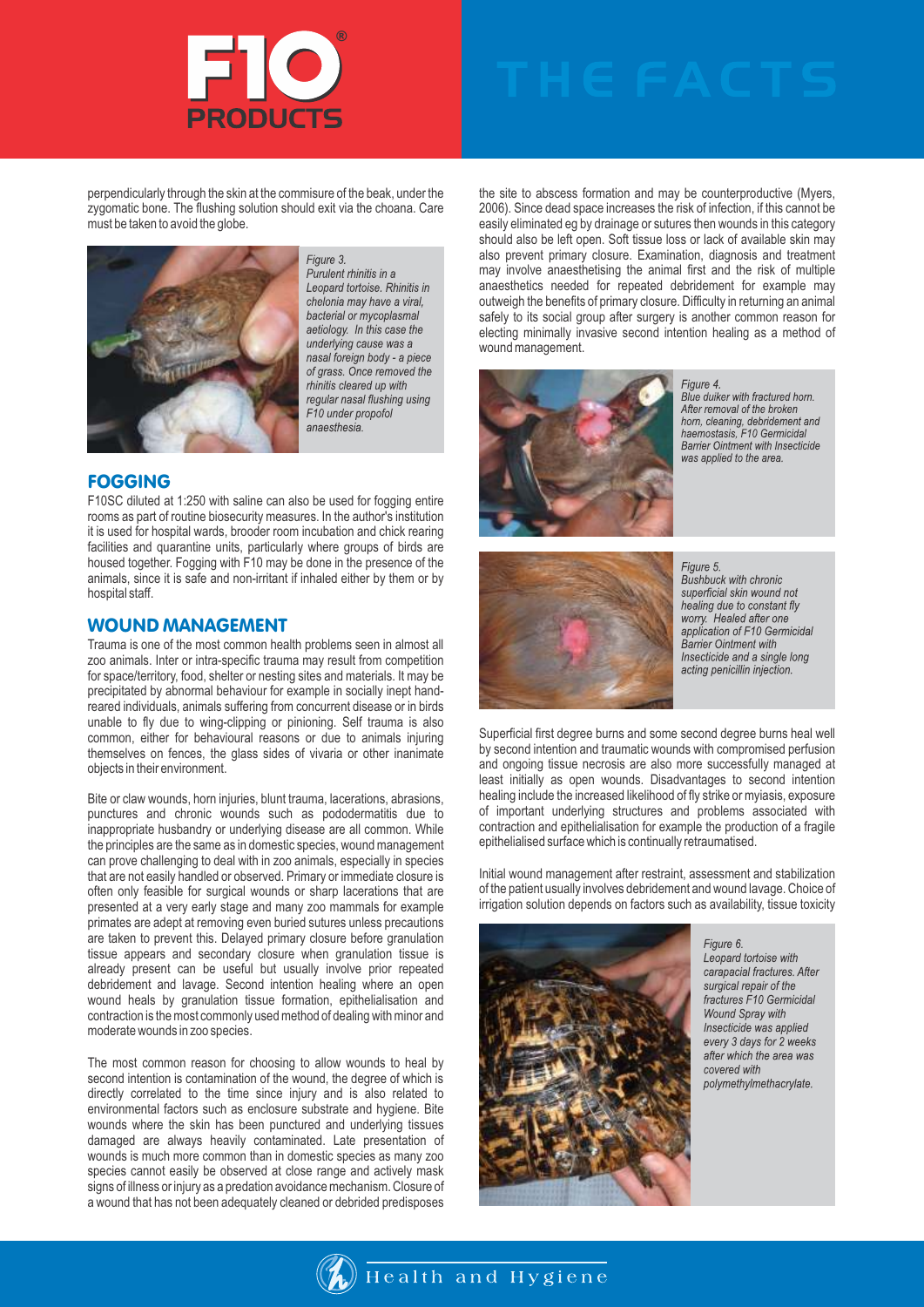

and detrimental effects on wound healing. Povidone iodine, chlorhexidine, saline and lactated Ringers solution are all commonly used. F10SC at a dilution of 1:250 in saline provides a useful alternative which is non-irritant, non-toxic, has a broad spectrum of antimicrobial activity and retains this in the presence of moderate organic material. It can also be used for irrigation of larger body cavities such as the crop in cases of impaction or yeast infection, uterine lavage in cases of metritis and the abdominal cavity in cases of peritonitis in mammals.

Wounds that are to be allowed to heal by second intention may then be managed by the application of topical medications with or without dressings and bandages to provide an optimal wound healing environment and prevent further secondary infection (Liptak, 1997; Krahwinkel & Boothe, 2006). Again various topical products are commonly used including triple antibiotic ointments and silver sulfadiazine cream (Swaim, 1990). F10 Germicicdal Barrier Ointment,



### Figure 7.

White rhino with minor facial wounds/abrasions due to fly worry. Pre and post treatment with F10 Germicidal Wound Spray with Insecticide.



Figure 8. Polar bear after surgical removal of benign dermoid cysts. F10 Germicidal Wound Spray with Insecticide applied daily to the suture line.

based on quaternary ammonium and biguanidine compounds with glycerin and lanolin has been used by the author in many classes of vertebrate with no adverse side effects, even in amphibia where systemic absorption of topical medications is a particular concern. It has no apparent negative effects on epithelialisation or wound contraction and is also available with cypermethrin as an insecticide. This latter formulation is not recommended in amphibians or felids. It has also been applied by the author around external fixator pins after fracture repair in both birds and mammals.

Abscesses in reptiles and birds often consist of encapsulated caseous material that can be removed in one discrete piece, leaving a cavity which should be liberally lavaged with an appropriate antimicrobial agent such as F10SC diluted as stated above. After flushing, the abscess cavity is packed with F10 Germicidal Barrier Ointment and left to heal by secondary intention.

Severe pododermatitis in birds often necessitates surgical debridement of the lesion which may then be managed as an open wound (Burke et al, 2002). F10 Barrier Ointment may be used topically on the defect, in conjunction with appropriate systemic antibiotics until healing occurs.

An F10 Germicidal Wound Spray with Insecticide is also available which is useful for applying from a short distance to animals that cannot be easily restrained for more proactive wound care. It has a duration of activity of several days but is water soluble and so may need to be applied more frequently under certain weather conditions or in semiaquatic species. If primary closure is used in zoo species, then often wounds are closed with absorbable sutures to avoid the need to anaesthetize an animal subsequently for suture removal. Since sutures can act as a nidus for infection and tracking of bacteria into a wound, this increases the likelihood of post surgical infection and an antimicrobial spray applied to the suture line can reduce this risk. This author also routinely applies F10 Germicial Wound Spray with Insecticide to hoofstock and other large mammals that have been anaesthetized with remote injection techniques since the darting procedure itself can result in infection at the dart site due to drawing of hair and skin into the wound and discharge or bleeding from the wound can increase the possibility of myiasis. The bright pink colouration of the wound spray is useful to mark the site of the dart wound, especially if dangerous opioids such as etorphine have been used, however the product is also available in a colourless formulation. As with the insecticidal barrier ointment, the



Figure 9. Capybara with several bite wounds to skin and muscle of thorax and thick purulent diacharge. After surgical debridement and packing with F10 Germicidal Barrier Ointment the resulting tract was treated with daily flushing with F10 and 7 days' systemic antibiotics.



Figure 10. Four weeks post presentation. Wounds healed and infection resolved



Figure 11. Sitatunga immobilized with etorphine and azaperone. F10 Germicidal Wound Spray with Insecticide applied to dart site before reversal.